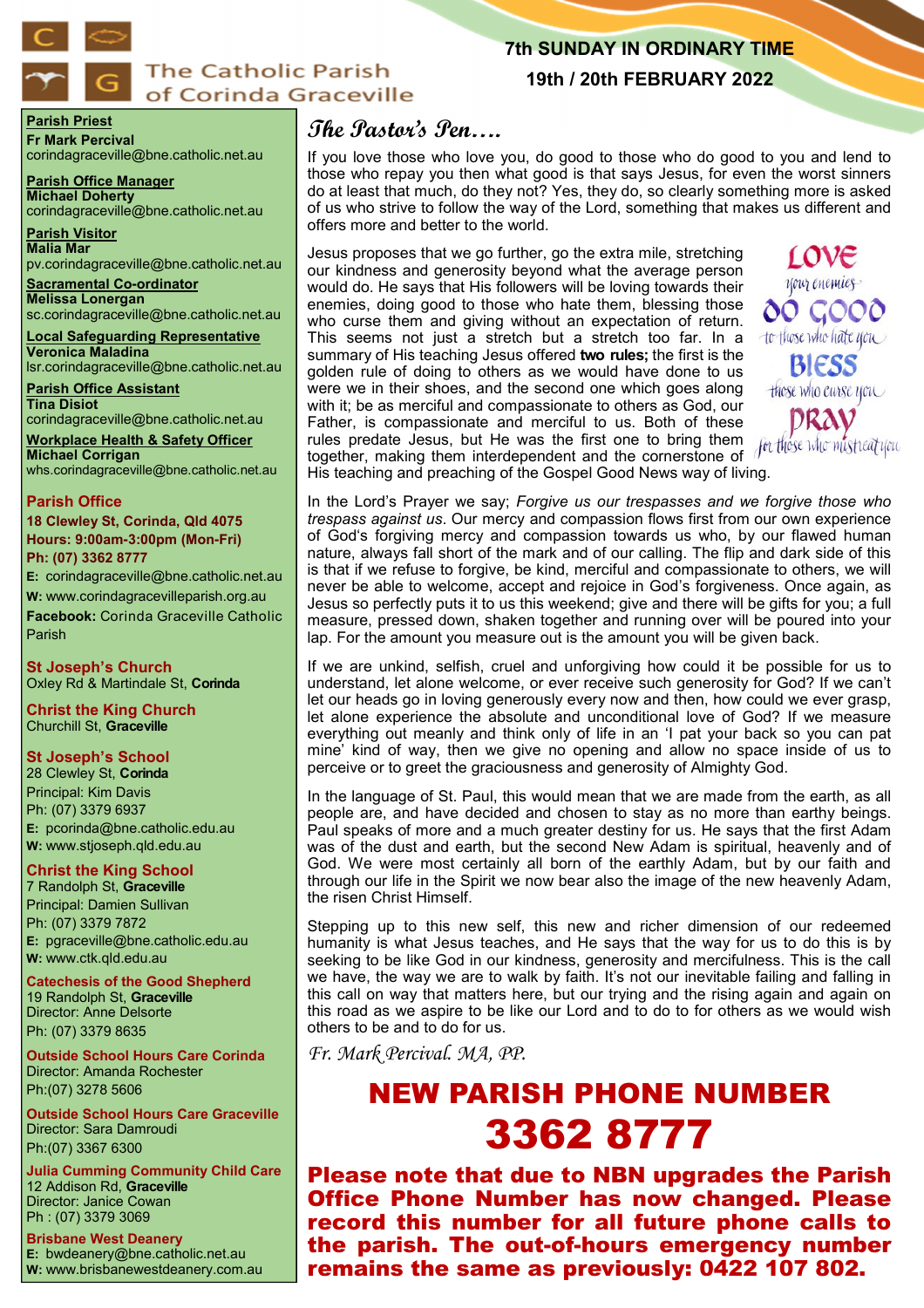**Eritrean Community Mass:** will be offered today, Sunday 20th February at 10am at St Joseph's Church Corinda. We welcome Fr Tibebeselassie Abza to the parish, who will be celebrating Mass in the Ge'ez Rite of the Catholic Church for our Eritrean parishioners.

**WORLD DAY OF PRAYER:** is an annual celebration of the unifying power of prayer within Christian communities. Each year, women of a different nation prepare a prayer service and local churches take it in turns to host the celebration. The service this year has been prepared by Christians in England, Wales and Northern Ireland with the theme "I know the plans I have for you" based on Jeremiah 29:1-14. The local World Day of Prayer Service will be held on Friday 4 March at Oxley Uniting Church (cnr Oxley Station Road and Premier Street) at 10.00am. All welcome. Covid restrictions mean that, at this stage, masks will be required for those coming to the service.

**A Message from Archbishop Mark:** Next week we will ordain Fr Tim Norton as Bishop. Tim is a Divine Word Missionary and traditionally we've thought of missionaries as people who go to places where the Church is young and the living is tough. Missionaries, we thought, were those who went where the Gospel hadn't been heard to preach God's word and lay the foundations of the Church. We spoke of "mission countries" as distinct from other countries where the Gospel had long been heard and the Church was well established. Some countries were "sending" countries and the others were "receiving" countries. But that's been turned on its head in recent times. In places like Australia and Europe, "sending" countries, you now find priests and religious from "receiving" countries, especially Africa and India. The truth now is that every country is a mission country, Australia as much as Africa or India; and one sign of that is the appointment of a Divine Word Missionary as bishop in Brisbane. My hope is that Tim will help us all understand more of what it means to be an outward-looking, trail-blazing, missionary Church rather than a cosy, inward-looking, self-protective Church.

**Ordination of Bishop-Elect Tim Norton SVD:** The Episcopal Ordination of Timothy John Norton SVD as Auxiliary Bishop of Brisbane will be celebrated at the Cathedral of St Stephen on Tuesday 22 February at 10.30am. Attendance is via ticketed seating only. Two members of our community, Michael Doherty and Elaine Keogh, will be attending the Ordination ceremony, representing the entire community of parishioners of Corinda Graceville.

You will be able to livestream the Ordination via this link https://brisbanecatholic.org.au/multimedia/web-cast/

Please keep Bishop-elect Tim in your prayers as he prepares for his future ministry amongst us.

**Synod Submissions: Pope Francis wants to hear from you!!** At the request of dioceses, the period for local submissions for the global Synod of Bishops process has been extended by two weeks, with responses now being received until Sunday 13 March 2022. All Catholics are invited to have their say about their experiences of 'synodality' – of walking together as a Church. All submissions received nationally will help the Australian Bishops develop a report to support the global process leading to an international gathering in 2023. This is not to be confused with the Australian Plenary Council which is running concurrently with the Synod. The Plenary Council focus is on the Church in Australia. The Synod is focussed on the Church globally. Your voice matters, and it could be as simple as getting together with family, friends or fellow parishioners and having a "Coffee Conversation". This short video offers encouragement on how easy it can be to have your say: https://www.youtube.com/watch?v=YrgZ-N79Kf0 You can make your submission via the following link: https://www.catholic.org.au/synodalchurch

**St James' College Spring Hill:** is a progressive multicultural Catholic Coeducational Secondary College in the tradition of Edmund Rice (EREA). Expanded campus in 2022 means additional enrolments are open in 2022 in all year levels. Students from all backgrounds and abilities welcome so they can flourish in their learning and realise their potential. Attend the Enrolment Information Evening on 7 March at 6pm online or face to face. Enquiries to Maria Young, Enrolments Officer, MYoung@stjamescollege.qld.edu.au or phone 3230 8600. Visit www.StJamesCollege.com.au

**EthicsFinder:** a search engine database which features expertly curated content on a range of important ethical, social, cultural and philosophical issues and, in particular, Catholic approaches to these. This free resource is offered to parishioners who would like a reliable, accessible way to explore what the Church teaches on a variety of key issues. EthicsFinder is a free, global, digital resource which will be of immense value to interested parishioners. Try Australian Catholic University's free, digital tool www.ethicsfinder.com

# **ILLEGAL PARKING IS ONCE AGAIN EMERGING AS A PROBLEM AT CHRIST THE KING**

**When parking your vehicle at Christ the King School please obey the law and respect our neighbours.**

**Do Not park over driveways. Do Not have any part of your vehicle protruding over a driveway. Do Not park against yellow lines. Do Not park against the flow of traffic.**

**Brisbane City Council Parking Inspectors patrol the streets around Christ the King and they WILL hand out parking infringement notices to offenders.**



100% Australian owned and operated by the **Catholic Church**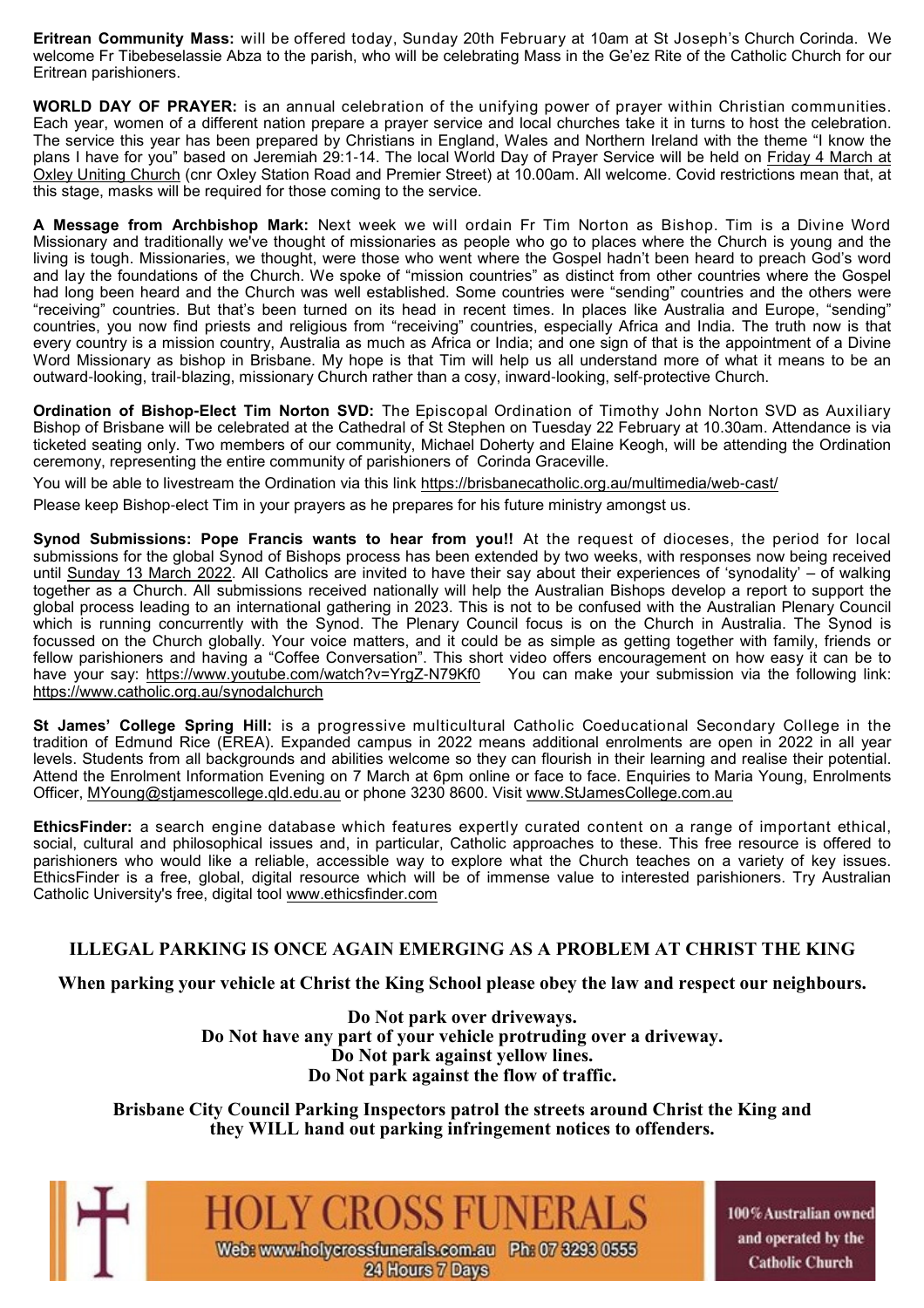**A meeting for Children's Liturgy of the Word Leaders:** will be held at the Parish Office from 7pm to 8pm on Wednesday 23rd February. This meeting is for all current Children's Liturgy leaders, but if you are interested in becoming part of the team of helpers please come along to meet the other leaders and find out what happens at Children's Liturgy!

**First Holy Communion Information Night:** this Thursday evening 24th February at 6.30pm in St Joseph's Church Corinda. This short meeting is for parents/guardians of children who have already made the Sacrament of Confirmation and who are choosing to continue their child's sacramental journey.





**Choir Practice:** this Thursday 24th February at 7.30pm in St Joseph's Church. The choir will be singing next Saturday evening 26th February at the 5.30pm Mass.

**St Vincent de Paul Meeting:** 8am Friday 25th February at the parish Office. If you are interested in joining SVDP, please email us at ctksj4075@svdpqld.org.au and a conference member will contact you with information.



**Youth Group will be held NEXT FRIDAY 25th February at 6.30pm.** All high school aged youth and young adults are invited to attend. To remain extra Covid-safe we will be holding youth group in the open air - **in the Mall alongside St Joseph's Church**. Come along to join in the fun and friendship. Youth Group will be held each Friday evening of the school term.

**Children's Liturgy of the Word:** for all primary school aged children will recommence next Sunday morning 27th February at the 8am Mass at St Joseph's Corinda, and will continue at St Joseph's Church each fortnight (next gathering Sunday 13th March).

**Helpers Needed:** Unfortunately we are unable to commence Children's Liturgy of the Word at the 9.30am Christ the King Sunday Mass due to a lack of leaders / helpers. If you wish to assist in this important ministry to our children, please contact the parish office or speak to Malia Mar at Mass, or come along to the Children's Liturgy Team leaders meeting from 7pm to 8pm on Wednesday 23rd February at the Parish Office. You do not need to have any "teaching" qualifications, just a love of God and a love of children! You will be supported with resources and rostered as appropriate. *The Archdiocese of Brisbane has standards of* 



*conduct for employees and volunteers to maintain a safe and healthy environment. Our commitment to these standards requires that we conduct background referencing for all persons who will engage in direct and regular involvement with children, young people and/or vulnerable adults.* 



**Lenten Reflection Books:** will be available at the doors of each church from next weekend. Evangelisation Brisbane has developed a new Lent and Easter Octave reflection resource called 'The Spirit and the Cross'. Written for busy individuals but easily adapted for groups, each day includes a scripture reading and a reflection upon it, some questions to aid prayer and discussion, and relevant quotes from Pope Francis. 'The Spirit and the Cross' has been written by a single author which allows for continuity and development within the resource, taking the reader on a meaningful journey. The author, Deacon Peter Pellicaan, is the Executive Director of Evangelisation Brisbane and is an experienced speaker and faith educator whose recent offerings include the Catholic online evangelisation platform Catholic Christianity www.catholicchristianity.org and the Going Deeper online adult formation experience www.goingdeeper.org.au Archbishop Mark Coleridge said "I thank all who have worked hard to prepare 'The Spirit and the Cross' as a resource for Lent and the Easter Octave, and I commend it to you as a way of helping us to listen more deeply to what the Holy Spirit is asking of us as we seek to enter the future which God is preparing for his Church."

**Project Compassion Envelopes and Money Boxes:** will be available at the doors of each church for collection from next weekend.

**ASH WEDNESDAY:** A Vigil Mass will be held at 7.00pm on TUESDAY 1st March at St Joseph's Church. Mass on Ash Wednesday morning 2nd March will be held at 8.30am at Christ the King Church.

**Parish Pastoral Council Meeting:** will be held at 7pm on Thursday 3rd March at the Parish Office.

**Stations of the Cross:** will be held at 7pm each Friday evening of Lent at St Joseph's Church commencing 4th March.

**Liturgy Team Meeting:** will be held at 10am on Saturday 5th March at the Parish Office.

*We pray for the good health, strength and healing of:* Ron Atkins, Alan Carr, Bridie Carr, Jairo Cifuentes, Beryl Clark, George Cole, June Denham, Ian Douglas Coles, Maureen Doherty, Nash Giles, Carla Gill, Philomena Green, Bob Healy, Myrna Healy, Clare Hickey, Ned Hiller, Mark Inmon, Ryan Lange, Anthony Leo, Gordon McCormack, Neil McCormack, Kevin McErlean, Jack McLaughlin, Geraldine McLeod, Maureen McNamara, Margaret Mealey, Maurice Mirabito, Damien Mollard, Julene Montgomery, Adam Morrison, Monica Morrison, Jan O'Donoghue, Jimmy O'Keefe, Taavi Orupold, Emma Parer, Genevieve Parer, Shelly Parer, Dawn Punter, Sr Bernadetta Robinson olsh, Mary Shand, Tony Stark, Sr Cyprian Thureson pbvm, Pauline Thureson, Geoffrey Trenear, Paul Vickers, Rebecca Wallace, Nick Willemsen, Frank Zubeldia. We pray for all who are suffering from Covid19.

*We remember and pray for all our parishioners living in aged care.* 

*May the recently deceased rest in peace:* Carmel Spierings, Mary MacDermott, Peter Palmer, Bridie Roche, Darryl Brittain, Br Kazimer Nowak SM, Fr Joseph Tran Ngoc Thanh OP, Harry Roach, Margaret Owen, Sr Pauline Pitman olsh, Sr Eileen van der Lee olsh, Ian Drynan and for all those who have died from Covid19

*We pray for those whose anniversaries occur about* this *time:* Mervyn Kalinowski, Madonna McCarthy, Joseph Pace, Dominic Can, Anna Doan, Carmel Curtain, Desmond Gerard McCormack, and the deceased members of the McCormack family